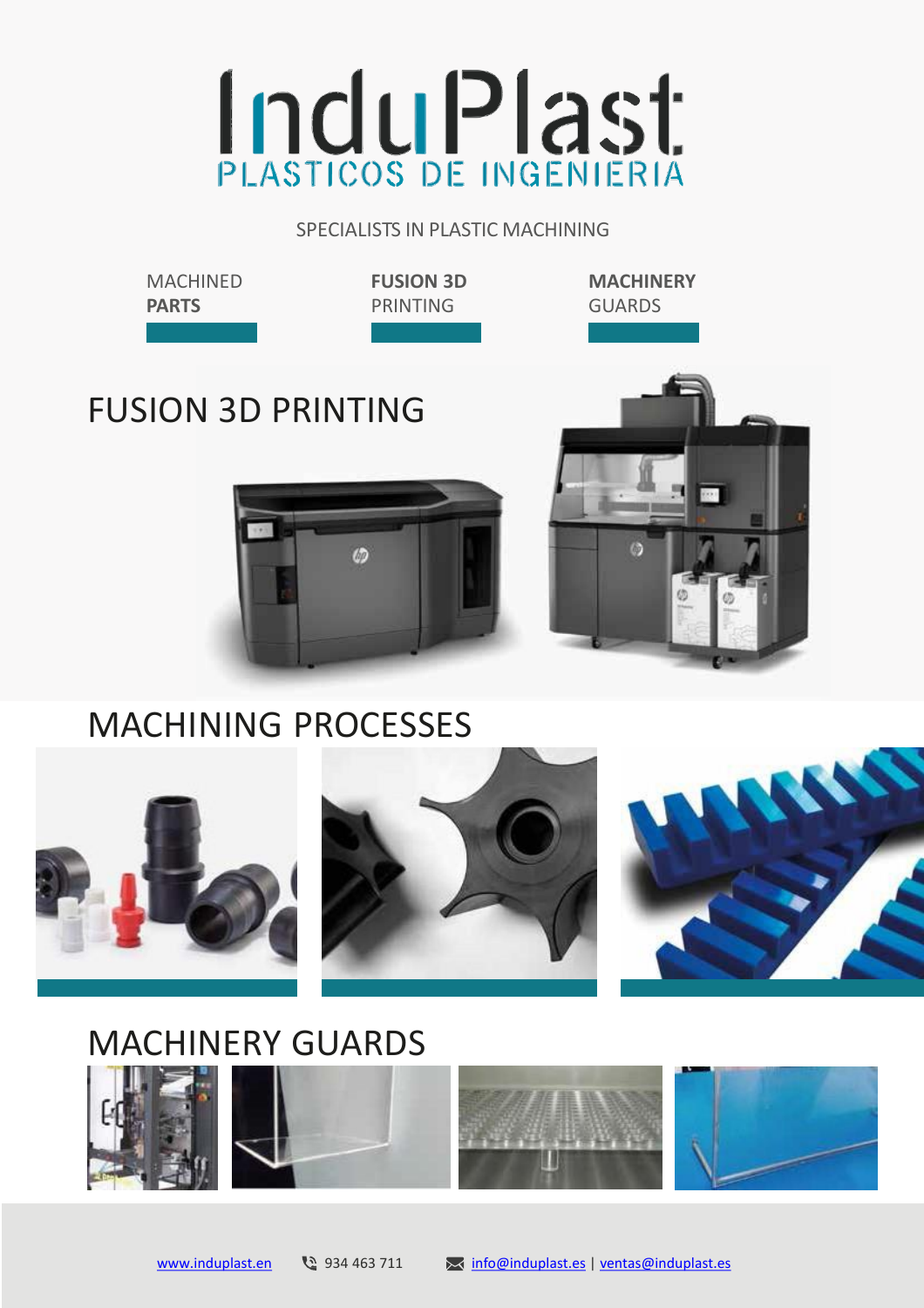# InduPlast



#### TAILORES SOLUTIONS IN **PLASTIC MACHINING**

TECHNICAL ADVICE FOR YOUR APPLICATIONS

#### **InduPlast**

Founded in 2004 as a result of the market's need for technical advice in order to choose the best product according to its application.

We provide improvements in industrial processes by replacing conventional materials with engineering plastics.

#### JOURNEY

Over the years, we have collaborated with R&D departments in the main production sectors: food, iron and steel, textiles, pharmaceuticals, chemicals, agricultural, packaging, electrical, electronics, automotive, construction, among others.

#### KNOWLEDGE

We have broad technical and functional knowledge that we put at your disposal for the development and implementation of your projects.

#### INNOVATION

We have the best machining professionals, who make it possible to produce any type of part in engineering plastics.

Due the demand from our customers for parts in different materials, we have extended the production processes in order to offer machining in metals and elastomers.

With the incorporation of the **HP FUSION 3D printer**, we make the most ambitious projects of Engineering Departments a reality.

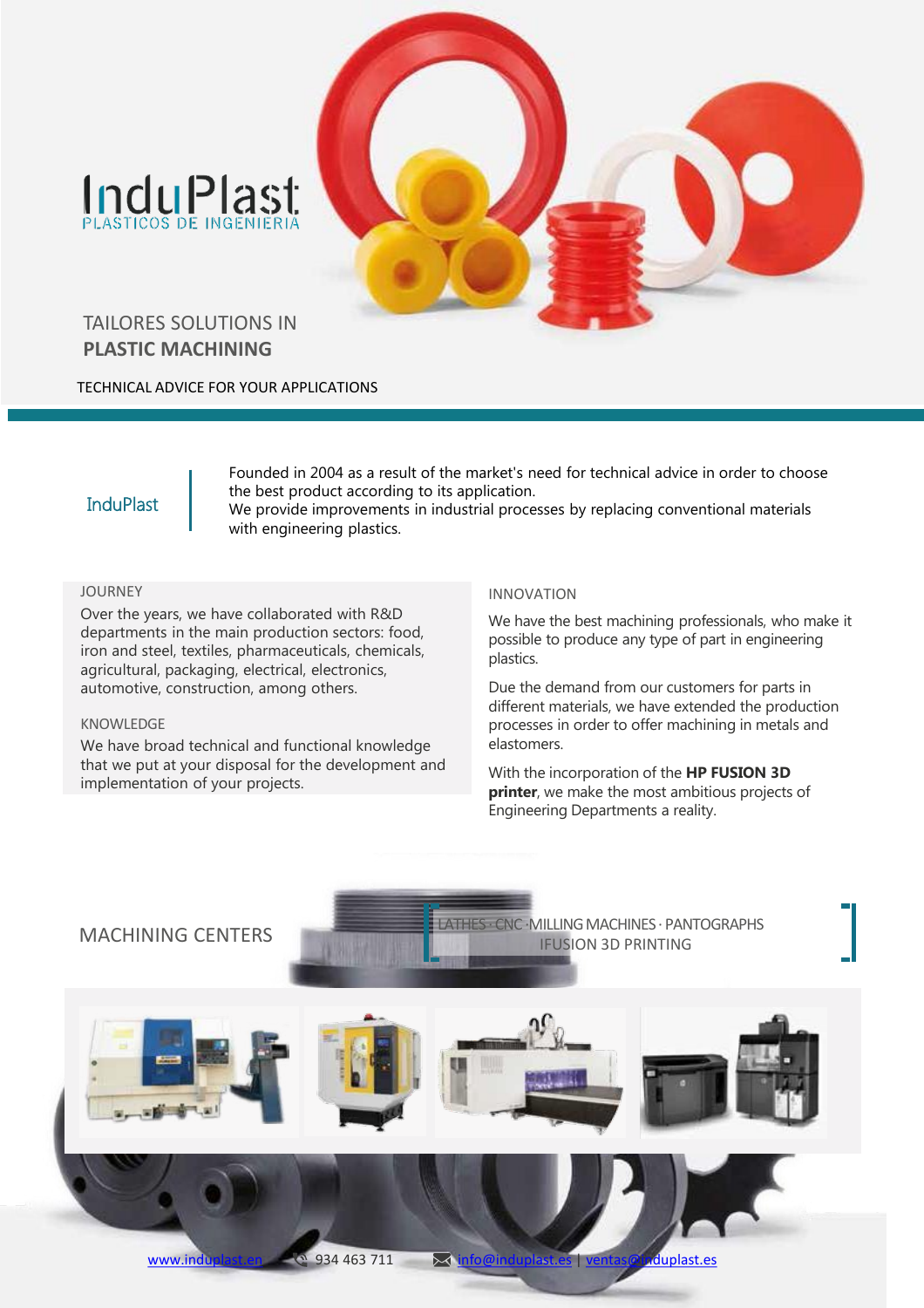# PROFILES GEARS BUSHINGS SLIDING RAILS FLANGES PULLEYS BEARINGS

#### MACHINED PART

POLYETHYLENE (DESLIDUR **®** ) - POLYPROPYLENE (PROPIL **®** ) PVC - POM (DELRIN**®** ) - PETP (ARNITE **®** ) - PTFE (TEFLON**®** ) PA6 (NYLON**®** ) - PEEK - PMMA (METHACRYLATE)

NUTS BOLTS

**300º**

**150º**

**100º**



#### TECHNICAL ADVICE

THERMAL BEHAVIOUR OF POLYMERS

DIN AND COMMERCIAL NOMENCLATURE

| <b>THERMOPLASTICS</b>  |                                | <b>DIN ABBREVIATION</b>   | <b>COMMERCIAL NOMENCLATURES</b>               |  |
|------------------------|--------------------------------|---------------------------|-----------------------------------------------|--|
| Polyolefins            | Polypropylene,<br>Polyethylene | PP<br>PE                  | ®Polypropylene - Deslidur®                    |  |
| Polyvinyl chloride     |                                |                           |                                               |  |
|                        |                                | <b>PVC</b>                | Trovidur <sup>®</sup>                         |  |
| Polyamides             |                                | PA                        | Nylon <sup>®</sup>                            |  |
| Polyacetals            |                                | <b>POM</b>                | Delrin <sup>®</sup>                           |  |
| Polyesters             |                                | PET<br><b>PETG</b><br>PC  | Arnite ®<br>Vivak ®<br>Makrolon <sup>®</sup>  |  |
| Polyfluorinates        |                                | <b>PTFE</b>               | Teflón ®                                      |  |
| Polysulfons            |                                | <b>PVDF</b><br>PSU        | Polysor <sup>®</sup><br>Miss PSU <sup>®</sup> |  |
| Phenylene polysulfides |                                |                           |                                               |  |
| Polyeterktones         |                                | <b>PPS</b><br><b>PEEK</b> | Tectron <sup>®</sup><br>Tecapeek <sup>®</sup> |  |
| Polymethacrylates      |                                | <b>PMMA</b>               | Perspex <sup>®</sup>                          |  |
|                        |                                |                           |                                               |  |

#### **MAIN PROPERTIES OF THE MOST COMMON PLASTICS**

| PE:         | High impact resistance. Resistant to low temperatures. Rigid. Low friction coefficient. FDA.                       |
|-------------|--------------------------------------------------------------------------------------------------------------------|
| PP:         | Very rigid. Resistant to impact and chemical products. Lightweight.                                                |
| POM:        | High hardness. Good anti-friction properties. Dimensional stability. Almost no water absorption.                   |
| PA:         | Good cushioning. Ductile. Combinable with other thermoplastics.                                                    |
| <b>PET</b>  | Excellent dimensional stability. High rigidity and hardness. Low water absorption. Resistance to chemical products |
| PVC:        | Ductile. Tough. Versatile. Working temperature -20º + 75º. Resistance to chemical attack.                          |
| PTFE:       | Mouldable. Thermal, electrical and acoustic insulation. High resistance to chemical products.                      |
| PVDF:       | Excellent behaviour against chemical attack at high temperatures. UV-resistant                                     |
| PSU:        | Works at high temperature (160º). Resistant to hydrolysis and radiation. High dimensional stability.               |
| PPS:        | Working temperature 180º. Good chemical compatibility. Perfect for sterilisation. Very high resistance to impact.  |
| PEEK:       | High dimensional stability. High working temperature (260°). Abrasion and chemical resistance.                     |
| PC:         | Low weight. High impact resistance. Tolerance to high temperatures. Transparency.                                  |
| PETG:       | Excellent properties for thermoforming. Suitable for contact with food (FDA). Good impact resistance.              |
| <b>PMMA</b> | High transparency. Excellent surface. Easy to handle. Thermoformable. Good bonding.                                |

#### FOOD MACHINERY · PACKAGING · GOODS TRANSPORT LINES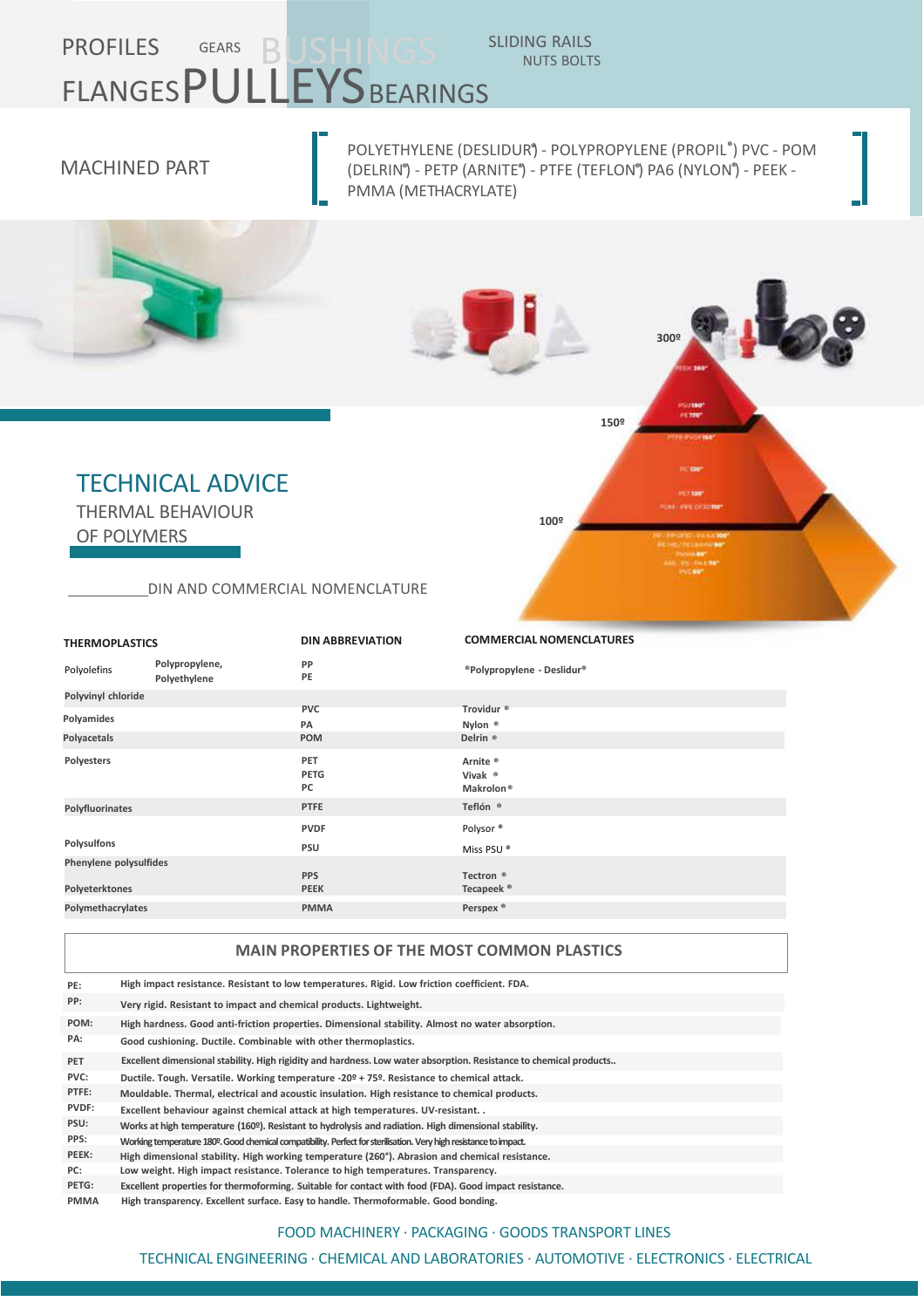

#### MACHINERY GUARDS

We produce various guards and parts in POLYCARBONATE - PETG - METHACRYLATE

Bonding, cold bending and vacuum thermoforming. **Your projects made reality.**

Advice on materials and processes.

#### TECHNICAL ADVICE ON MATERIALS

| Machinery guards, self-vending machine guards, covers,<br>safety<br>enclosures, insulation, lampshades. |
|---------------------------------------------------------------------------------------------------------|
| Same applications as PC + solar radiation filter.                                                       |
| Machinery guards, display stands, furniture, thermoformed<br>parts.                                     |
|                                                                                                         |

**METHACRYLATE - PMMA**

**High impact resistance. It maintains its properties at high temperatures**   $up$  to 120°C. Rigidity. Cold bending.

**Same characteristics + UV protection. Recommended for outdoor applications.**

**Suitable for the food industry. Guards for machinery with FDA certificate. Good impact resistance. Easy handling for machining and thermoforming. Resistant to temperatures up to 63°C.**

**Visors, display stands, commercial furniture, signage. High transparency. Alternative to glass. 10 times lighter. Good weather resistance. Easy to handle for machining and thermoforming.**





Œ

#### MACHINING WITH ELASTOMERS

Your workpieces for turning and milling in all types of rubber and derivatives: **RUBBER NBR - SBR - SILICONE - POLYURETHANE**.

Ask us for information



SEALS



BEARINGS WITH INSERTS **DEARING** OF ROLLERS











#### SEMI-FINISHED PRODUCTS - PLATES - RODS - TUBES - HOLLOW BARS



MATERIAL CUT TO SIZE

**nduple as:**<br>Astros de MGENIER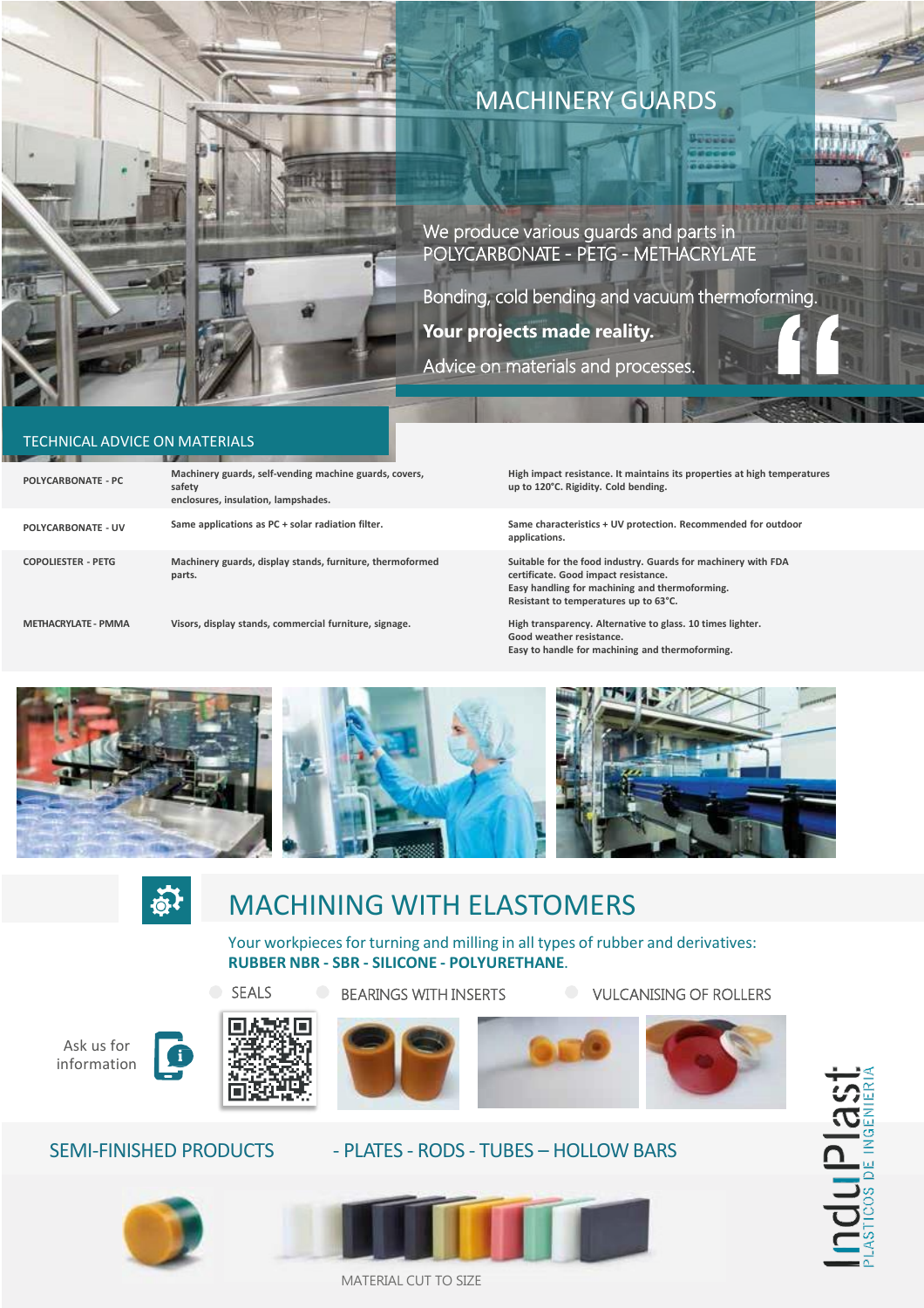

# **FUSION 3D**  PRINTING -THE ALTERNATIVE SOLUTION-



Committed to the most innovative technologies

FUSION 3D ADDITIVE MANUFACTURING WHICH ENABLES DESIGN WITHOUT GEOMETRICAL LIMITS. **RESULTS 100% IN COMPLIANCE WITH REQUIRED DIMENSIONS.**

PARTS FULLY FUNCTIONAL IN OPTIMAL TIMESCALES.

#### POLISHED FINISHES. POSSIBILITY OF PAINTING WITH SPECTACULAR RESULTS.

#### 3D PRINTING IS THE ALTERNATIVE

 $\boldsymbol{\mathcal{L}}$  ,